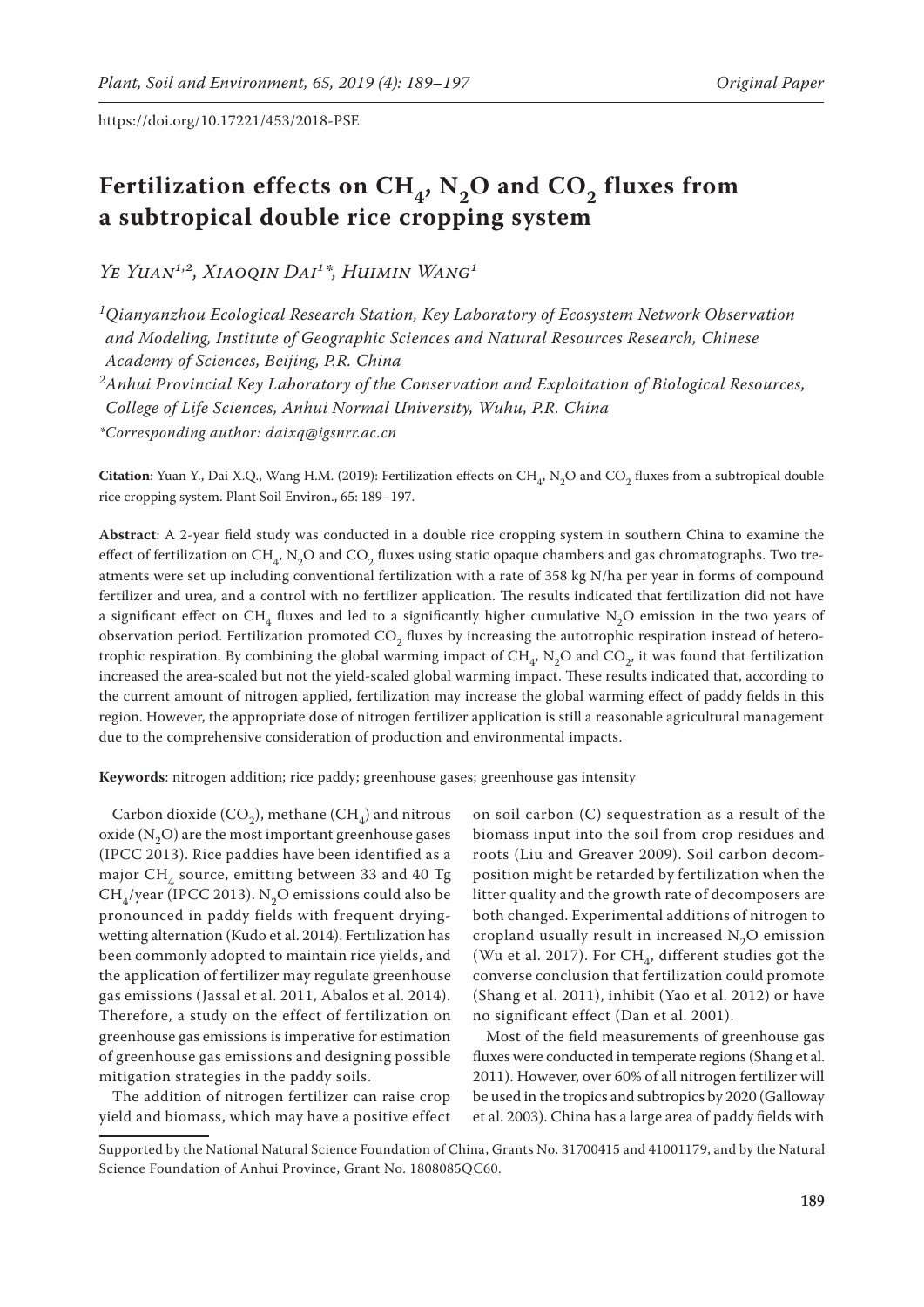90% of them being located in the subtropics (Wang et al. 2015). The environmental conditions in subtropical regions are different from those in temperate regions not only in climate but also highly acidic with low base cation concentrations (Mo et al. 2008). Therefore, it is necessary to do more research on the effect of fertilization especially in subtropical region where greenhouse gas emissions remain to be uncertain.

In the present study, two years of measurements were conducted on  $CH<sub>4</sub>$ , N<sub>2</sub>O and CO<sub>2</sub> fluxes from paddy fields in southern China. It is hypothesized that fertilization would significantly increase  $CO<sub>2</sub>$ and  $N<sub>2</sub>O$  fluxes mainly through promoting autotrophic respiration and applying substrate for the formation of  $N_2O$ .

# **MATERIAL AND METHODS**

**Site description**. The experimental fields are located at the Qianyanzhou Ecological Research Station (QYZ, 26°44'46''N, 115°04'05''E) in the Jiangxi province, southern China. The site consists of a typical red soil hilly region with a subtropical monsoon climate. The mean air temperature is 18.0°C, and the coldest and warmest months are January and July, respectively. The region receives an average total annual precipitation of 1509 mm. The soils (equivalent to Plinthudults in the US Soil Taxonomy) are predominately sand and loam and were formed from alluvial fans of nearby rivers. The soil had 580, 310 and 110 g/kg sand, silt and clay, respectively. The topsoil (0–10 cm) had an organic carbon content of 9.33 g/kg and a total nitrogen content of 1.00 g/kg, and the soil pH was 4.98 and the bulk density was  $1.32$  g/cm<sup>3</sup> before the experiment. Double cropping of rice in a year is the primary cropping system in this area.

**Experimental design**. The experimental design consisted of a completely randomized block with four replicates. Each plot had an area of  $120 \text{ m}^2$ . Two fertilization levels (conventional fertilization (CF) and no fertilization (NF)) was adopted in this study. Compound fertilizer  $(N:P:K = 15\%;6.6\%;12.5\%)$  and urea were applied at a rate of 358 kg N/ha per year to the fertilized plots according to the local typical agricultural management. The fertilizer was spread into rice fields evenly. The time and rates of nitrogen applied to fertilized plots are shown in Table 1. Besides, a non-vegetated subplot of 2 m  $\times$  2 m was set up in each plot to determine heterotrophic respiration. The subplots received the same fertilization and agricultural management practices as the other part of the plots.

Measurements of  $CH<sub>4</sub>$ , N<sub>2</sub>O and CO<sub>2</sub> fluxes. Static chamber and gas chromatograph (GC) method was used to simultaneously measure  $CH<sub>4</sub>$ , N<sub>2</sub>O and CO<sub>2</sub> fluxes. The design of the static chamber was described in our previous article (Yuan et al. 2016). In July 2012, two stainless steel bases were installed in each plot. One base was installed in a place with normal vegetation with five seedlings of rice in it and the other was installed in the middle of the non-vegetated subplot of  $2 m \times 2 m$ . Greenhouse gases fluxes were measured in the same frequency in the two static chambers. Five gas samples were collected from each chamber using 100 mL plastic syringes at 10-min interval twice each week between 8:00 AM and 12:00 PM throughout the growing season. In fallow seasons, samples were collected once a week. The gas samples were analysed using a gas chromatograph (GC System, 7890A, Agilent Technologies, USA). The  $\text{CH}_4$ ,  $\text{N}_2\text{O}$  and  $\text{CO}_2$  fluxes were calculated from linear or nonlinear changes in the gas concentrations over time (Yuan et al. 2016).

Table 1. Field management practices of the fertilized treatment

| Rice growing year                  | Crop type  | Growing season                   | Fertilization date | Nitrogen application rate (kg N/ha) |  |
|------------------------------------|------------|----------------------------------|--------------------|-------------------------------------|--|
|                                    | late rice  | $2012 - 7 - 30 - 2012 - 11 - 14$ | $2012 - 7 - 30$    | 71.7 (compound fertilizer)          |  |
|                                    |            |                                  | $2012 - 8 - 10$    | 107.5 (urea)                        |  |
| The first year<br>$(2012 - 2013)$  | fallow     | $2012 - 11 - 15 - 2013 - 4 - 23$ |                    |                                     |  |
|                                    |            | 2013-4-24-2013-7-23              | $2013 - 4 - 24$    | 71.7 (compound fertilizer)          |  |
|                                    | early rice |                                  | $2013 - 5 - 3$     | 107.5 (urea)                        |  |
| The second year<br>$(2013 - 2014)$ | late rice  | $2013 - 7 - 24 - 2013 - 11 - 2$  | $2013 - 7 - 26$    | 71.7 (compound fertilizer)          |  |
|                                    |            |                                  | $2013 - 8 - 12$    | 107.5 (urea)                        |  |
|                                    | fallow     | $2013 - 11 - 3 - 2014 - 4 - 24$  |                    |                                     |  |
|                                    |            | $2014 - 4 - 25 - 2014 - 7 - 25$  | 2014-4-19          | 71.7 (compound fertilizer)          |  |
|                                    | early rice |                                  | 2014-4-29          | 107.5 (urea)                        |  |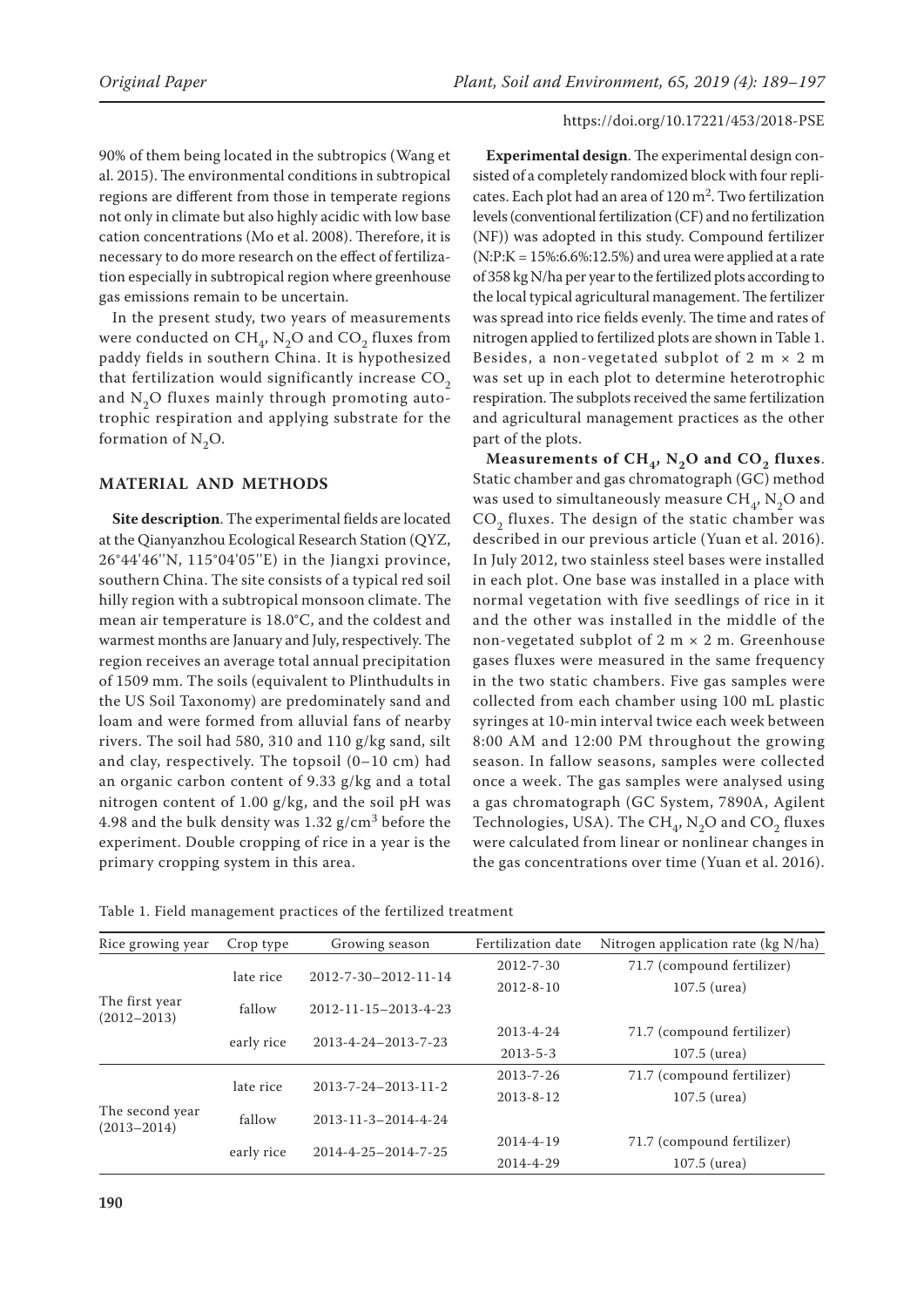**Auxiliary measurements**. The air temperature and precipitation data were collected from an onsite automatic meteorological station adjacent to the experimental plots. When the fields were flooded, the standing water depth was monitored using a steel ruler. To determine soil chemical properties, soil samples were taken in May 2012, July 2013 and July 2014 from five points of each plot at a depth of 0–10 cm and then combined and mixed thoroughly. Soil pH was measured by a calibrated pH meter (Mettler Toledo, Greifensee, Switzerland) after shaking a soilwater (1:2.5 w:v) suspension for 30 min. Soil nitrate  $\mathrm{(NO_3^- - N)}$  and ammonium  $\mathrm{(NH_4^+ - N)}$  were extracted with 1 mol/L KCl (1:5 soil:water ratio) and measured using a continuous flow analyser (Skakar, Breda, the Netherlands). Total carbon (TC) and total nitrogen (TN) were measured with an elemental analyser (Elementar, Vario Max, Hanau, Germany). The results of soil chemical properties can be found in Table 2. To determine biomass and yields, the weights of the rice grain, straw and root were recorded from the average of three  $1 \text{ m}^2$  areas at harvest. The grain, straw or root samples, which had masses of approximately 100 g, were oven-dried to a constant weight at 65°C for 24 h after determining the wet weight.

**Data analysis**. The seasonal or annual cumulative emissions of  $CH_4$ , N<sub>2</sub>O and CO<sub>2</sub> were computed as the sum of all daily  $CH_4$ ,  $N_2O$  and  $CO_2$  fluxes, respectively. For those days when measurements were not conducted, the emissions were calculated by linear interpolation using the data from the nearest days. The annual cumulative greenhouse gas emissions were the sum of the two growing seasons (late rice and early rice) and the fallow season.  $CO<sub>2</sub>$ emissions of the vegetated plots were considered to be the ecosystem respiration including autotrophic

respiration (plant-derived  $CO<sub>2</sub>$  efflux from soil) and heterotrophic respiration (microbial respiration).  $CO<sub>2</sub>$ emissions of the non-vegetated subplots of  $2 m \times 2 m$ in each plot were considered to be heterotrophic respiration. Autotrophic respiration was calculated by  $CO<sub>2</sub>$  emissions of the vegetated plots minus  $CO<sub>2</sub>$ emissions of the non-vegetated plots.

The combined global warming impact of the three greenhouse gases (GWI) (g  $\text{CO}_{2\text{ eq}}/\text{m}^2$ ) =  $\text{CH}_4$  emissions  $\times$  $25 + N_2O$  emissions  $\times 298 + CO_2$  emissions (Jiang et al. 2010) as the global warming potentials of 25 for CH<sub>4</sub> and 298 for N<sub>2</sub>O over 100-years (IPCC 2007). The greenhouse gas intensity (GHGI) is calculated by dividing GWI by rice grain yield (Mosier et al. 2006).

All statistical analyses were performed with the SPSS 19.0 (SPSS Inc., Chicago, USA) and Origin 7.0 (Origin Lab Corporation, Northampton, USA) software. The effect of fertilization and growing seasons on  $CH<sub>4</sub>$ , N<sub>2</sub>O and CO<sub>2</sub> fluxes was determined to be statistically significant using repeated measures of the analysis of variance (ANOVA). An independent samples *t*-test was used to analyse the difference in biomass, yields, cumulative emissions of greenhouse gases, GWI and GHGI between paddy fields with conventional fertilization and no fertilization.

# **RESULTS**

Air temperature, precipitation, flood water depth, rice biomass and yields. The average temperature was 18.5°C in the first year and 18.6°C in the second year. In the four rice growing seasons, the average temperature was 22.7, 26.0, 24.2 and 25.7°C, respectively. The precipitation of the second year (1397.6 mm) was lower than that of the first year (1518.7 mm), especially in the late rice growing season (Figure 1a).

|                               | Table 2. Soil chemical properties of paddy fields with conventional fertilization (CF) and no fertilization (NF) |  |  |  |
|-------------------------------|------------------------------------------------------------------------------------------------------------------|--|--|--|
| during the observation period |                                                                                                                  |  |  |  |

| Time        |           |                              | $NO2 - N$                    | $NH4+-N$                      | TC                           | TN                      |
|-------------|-----------|------------------------------|------------------------------|-------------------------------|------------------------------|-------------------------|
|             | Treatment | рH                           |                              | (mg/kg)                       |                              | (mg/g)                  |
| May (2012)  | CF        | $4.92 \pm 0.09^{\text{a}}$   | $0.32 \pm 0.16^a$            | $5.78 \pm 0.36^a$             | $9.23 \pm 0.31$ <sup>a</sup> | $1.01 \pm 0.02^a$       |
|             | NF        | $5.03 \pm 0.07$ <sup>a</sup> | $0.22 \pm 0.08^{\text{a}}$   | $5.35 \pm 0.27$ <sup>a</sup>  | $9.42 \pm 0.39$ <sup>a</sup> | $1.00 \pm 0.03^a$       |
| July (2013) | CF        | $4.80 \pm 0.04^a$            | $0.88 \pm 0.32$ <sup>a</sup> | $39.53 \pm 0.99^{\rm a}$      | $9.68 \pm 0.43$ <sup>a</sup> | $0.94 \pm 0.03^{\circ}$ |
|             | NF        | $4.92 \pm 0.06^a$            | $0.82 \pm 0.41$ <sup>a</sup> | $14.62 \pm 1.05^{\circ}$      | $9.28 \pm 0.27$ <sup>a</sup> | $0.89 \pm 0.03^{\circ}$ |
| July (2014) | CF        | $5.17 \pm 0.04^a$            | $0.51 \pm 0.15^a$            | $27.88 \pm 8.61$ <sup>a</sup> | $11.13 \pm 0.45^{\text{a}}$  | $1.09 \pm 0.03^a$       |
|             | NF        | $5.34 \pm 0.07$ <sup>a</sup> | $0.22 \pm 0.04^a$            | $9.39 \pm 1.62^{\text{a}}$    | $10.27 \pm 0.47^{\text{a}}$  | $1.04 \pm 0.03^a$       |

Different letters within the same column between different treatments indicate significant differences between CF and NF at  $P < 0.05$ . Data shown are means ± standard errors of four spatial replicates. TC – total carbon; TN – total nitrogen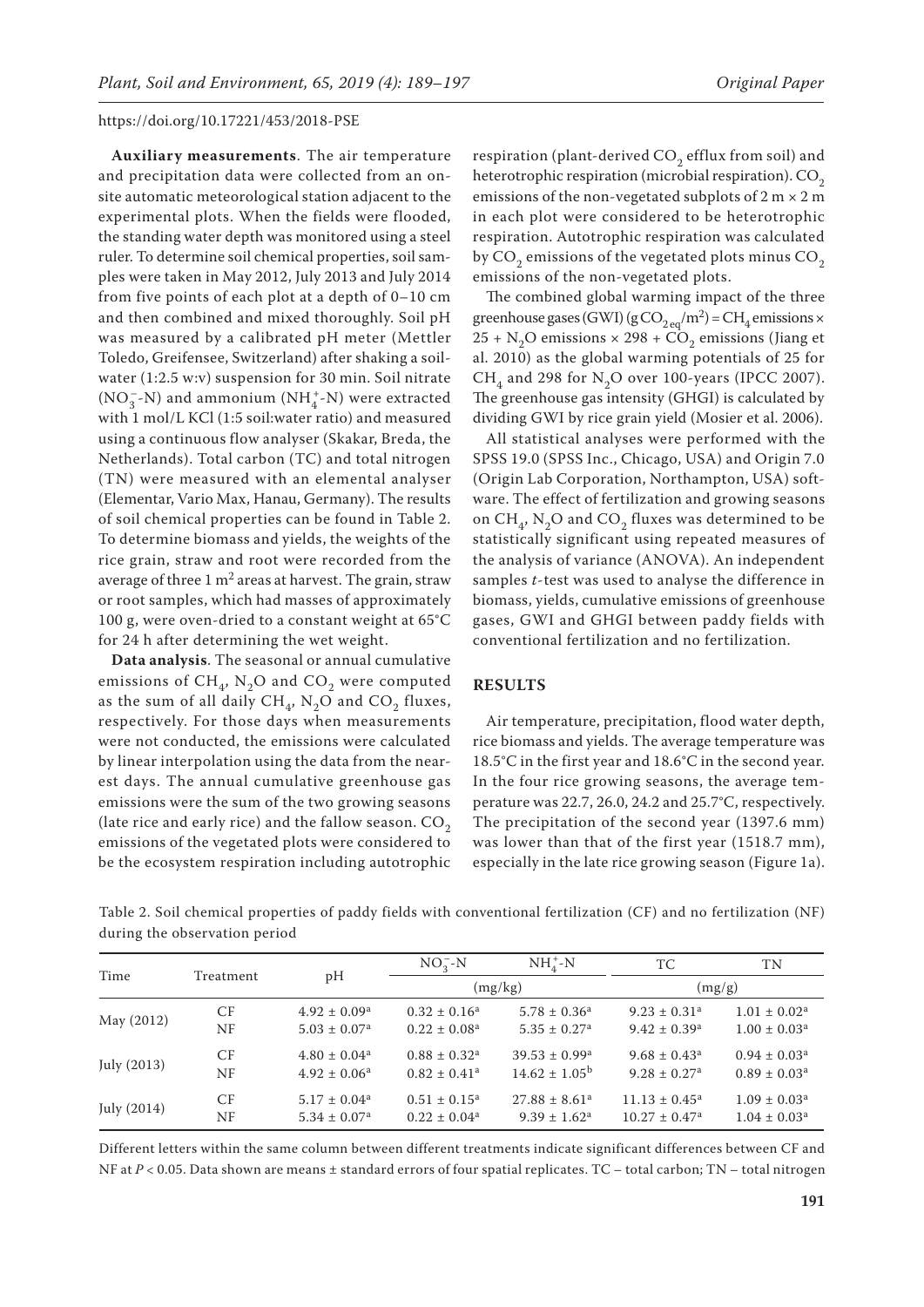

Figure 1. Seasonal variations in daily air temperature and precipitation (a), and flood water depth (b) during the observation period

The water-logging period lasted for 37, 43, 35 and 43 days in the four rice growing seasons and the corresponding average flood water depth was 4.53, 3.42, 2.44 and 3.22 cm, respectively (Figure 1b). The application of fertilizer significantly increased biomass and rice yields in the second year but not in the first year (Figure 2a,b). In the second year, the rice biomass and yields in the late rice growing season were 7922 and 3084 kg/ha for NF treatment, while the values were 11 982 and 4316 kg/ha for CF treatment. In the early rice growing season of the second year, the biomass and yields also increased by 52.6% and 57.9% under fertilization. Biomass yield after fertilization significantly increased  $CO<sub>2</sub>$ consumption during photosynthesis.

Greenhouse gas fluxes and overall global warming impact.  $CH<sub>4</sub>$  fluxes showed significant seasonal variations (Figure 3a). In the rice growing seasons when the fields were water logged, high  $CH<sub>4</sub>$  fluxes were observed. The peak value of  $CH<sub>4</sub>$  fluxes could reach up to 37.9 and 31.1 mg  $C/m^2/h$  for CF and NF treatments, respectively. In the winter fallow when no rice was grown and standing water was absent,  $CH<sub>4</sub>$  fluxes remained at very low levels and even dropped to negative values sometimes. Among the four growing seasons, the late rice growing season in the second year had the



Figure 2. (a) Total biomass and (b) grain yields of paddy fields with conventional fertilization (CF) and no fertilization (NF). The data shown are means of the four replicates for individual treatments. Vertical bars indicate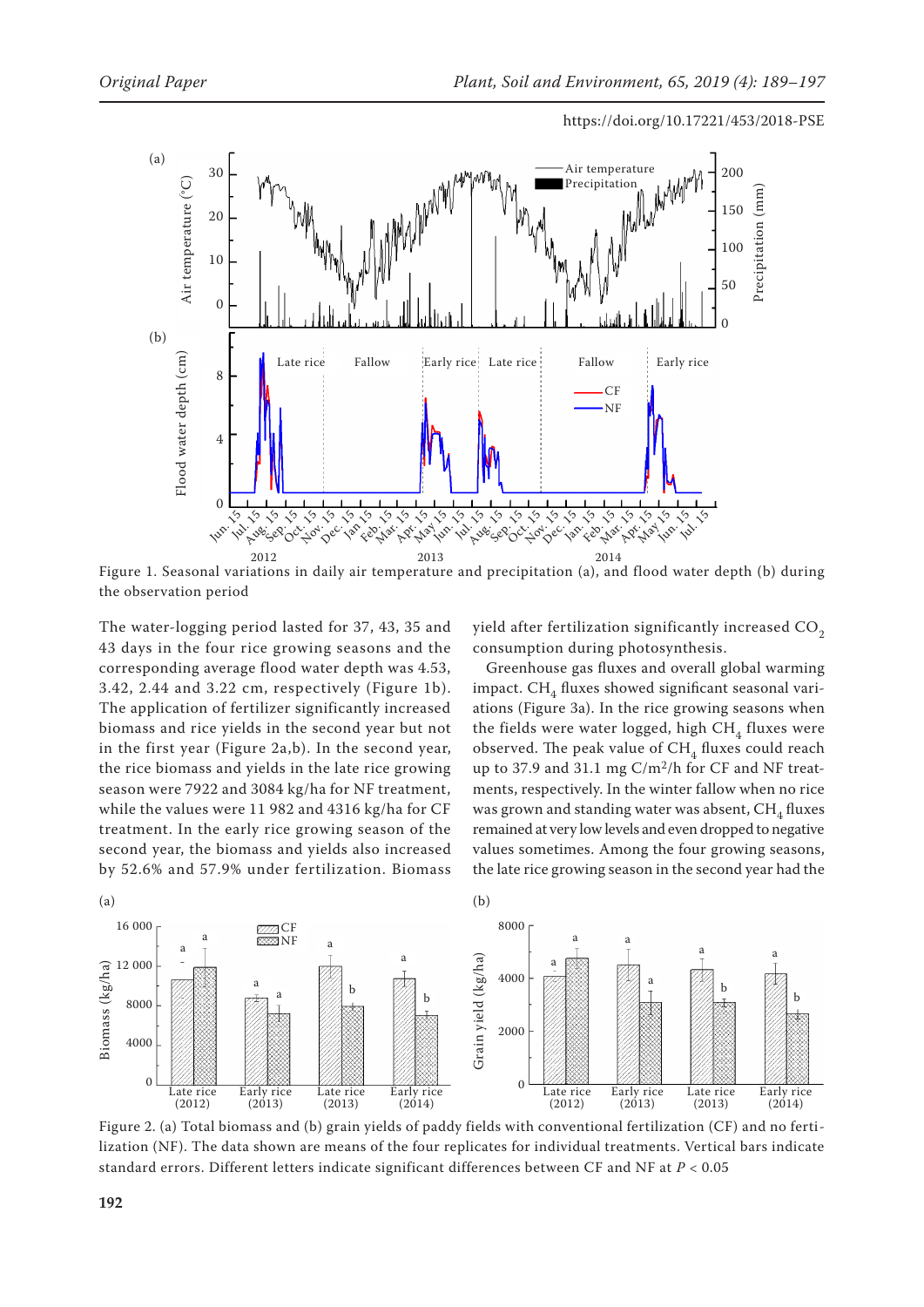

Figure 3. Seasonal variations in (a) CH<sub>4</sub> fluxes; (b) N<sub>2</sub>O fluxes and (c) CO<sub>2</sub> fluxes of paddy fields with conventional fertilization (CF) and no fertilization (NF) and the fertilization time and amount (b). The data shown are

lowest  $CH<sub>A</sub>$  emissions both for CF and NF (Table 3). By comparing the cumulative emissions, fertilization was found to have no significant effect on  $CH<sub>4</sub>$  emission in any of the four growing seasons (Table 3).

N<sub>2</sub>O fluxes of NF treatment stayed low throughout the entire observation period.  $N_2O$  fluxes of CF treatment were pulse-like and showed apparent seasonal variations (Figure 3b). The peaks were observed after fertilization except in the late rice growing season in the first year when no peak was ever found. The highest N<sub>2</sub>O fluxes were observed in the late rice growing season in the second year with an average value of 105.74  $\mu$ g N/m<sup>2</sup>/h. Fertilization significantly increased cumulative  $N_2O$  emissions by 2.16 times in the observation period of two years (Table 3). This finding can partially confirm our hypothesis.

CO<sub>2</sub> fluxes showed significant seasonal variations. They were high in the rice growing seasons and relatively low in the winter fallow period (Figure 3c). The average fluxes in the four growing seasons were 187, 190, 128 and 143 mg C/m2/h for CF and 132, 139, 98 and 24 for NF. Fertilization increased the cumulative  $CO<sub>2</sub>$  emissions by 34.5% and 21.0% in the first year and the second year (Table 3). By dividing the ecosystem respiration into autotrophic and heterotrophic respiration, it was found that the autotrophic respiration was significantly higher with fertilization except in the late rice growing season of the second year while the heterotrophic respiration,  $CO<sub>2</sub>$  fluxes measured from the non-vegetated subplots, was not affected by fertilization (Figure 4). This is consistent with our hypothesis that fertilization would significantly increase  $CO<sub>2</sub>$  fluxes mainly through promoting autotrophic respiration.

GWI was mainly contributed by  $\mathrm{CO}_2$  and  $\mathrm{CH}_4$  (Table 4). Fertilization significantly increased GWI of the whole observation period of two years. GHGI, the aggregate emissions of the three greenhouse gases expressed on grain yield bases, in two years of the observation period were 5.79 and 5.69 kg  $CO_{2eq}$ kg/yield for CF and NF treatments. GHGI was not significantly affected by fertilization (Table 4).

## **DISCUSSION**

Seasonal and interannual variation of  $CH_{4}$ ,  $N_{2}O$ and  $CO<sub>2</sub>$  fluxes. Our results showed that  $N<sub>2</sub>O$  fluxes stayed quite low throughout the entire observation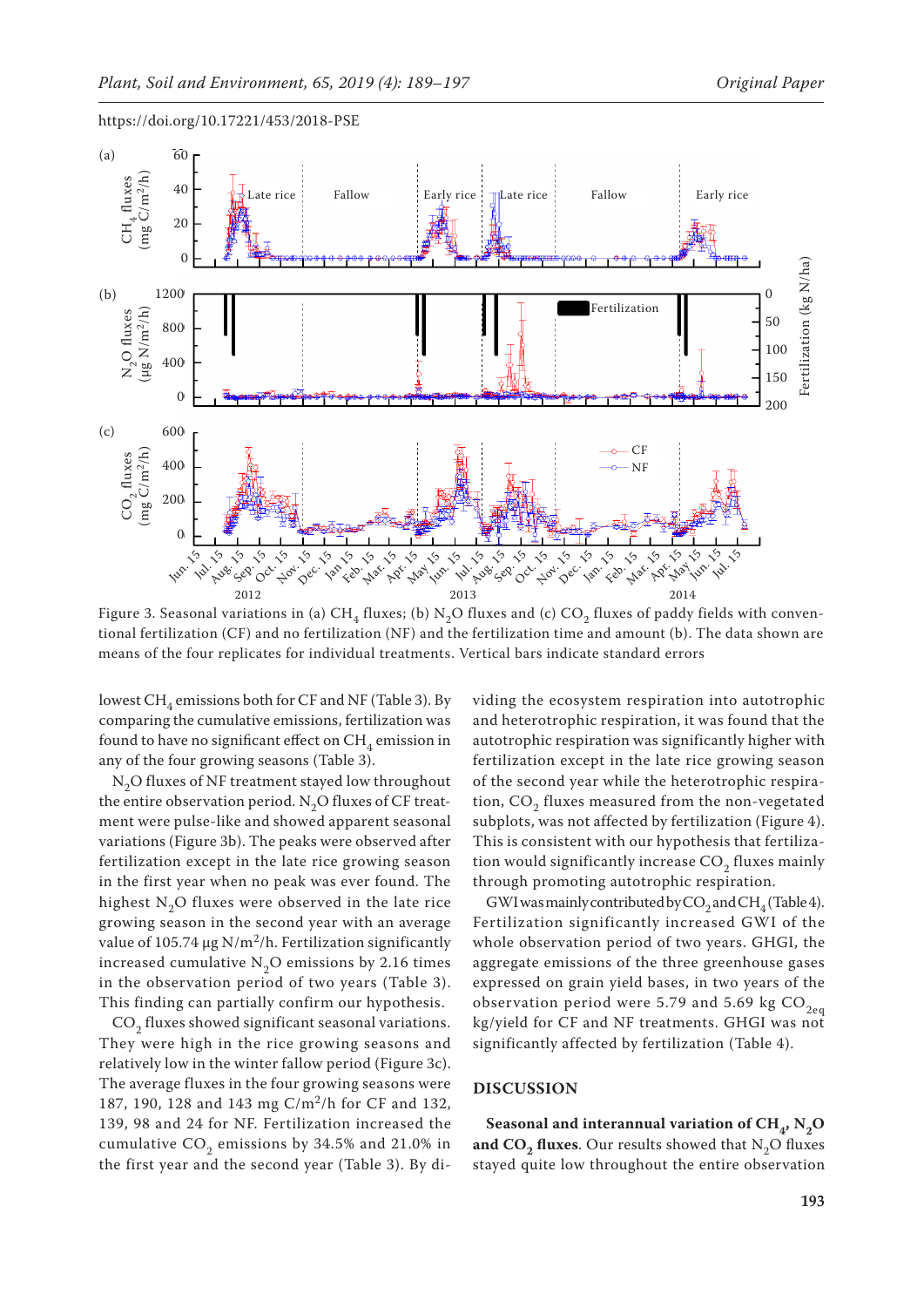|                               | Treatment              | $CH4$ (kg C/ha)               | $N_2O$ (kg $N/ha$ )          | $CO2$ (kg C/ha)                 |
|-------------------------------|------------------------|-------------------------------|------------------------------|---------------------------------|
|                               | CF                     | $206 \pm 58^{\rm a}$          | $0.32 \pm 0.10^a$            | $5346 \pm 145^a$                |
| Late rice (2012)              | NF                     | $167 \pm 32^a$                | $0.21 \pm 0.09^a$            | $3655 \pm 313^b$                |
|                               | CF                     | $0.34 \pm 0.17^a$             | $0.51 \pm 0.14^a$            | $2492 \pm 179$ <sup>a</sup>     |
| Fallow (2012-2013)            | NF                     | $0.85 \pm 0.38$ <sup>a</sup>  | $0.14 \pm 0.04^a$            | $2231 \pm 299^a$                |
|                               | CF                     | $152 \pm 35^{\rm a}$          | $0.41 \pm 0.03^a$            | $4307 \pm 258$ <sup>a</sup>     |
| Early rice (2013)             | NF                     | $154 \pm 23^a$                | $0.19 \pm 0.02^a$            | $3147 \pm 391^b$                |
|                               | $\mathrm{C}\mathrm{F}$ | $43 \pm 9^a$                  | $2.65 \pm 0.87$ <sup>a</sup> | $3197 \pm 246^a$                |
| Late rice (2013)              | NF                     | $88 \pm 31^a$                 | $0.35 \pm 0.01^{\rm b}$      | $2613 \pm 237$ <sup>a</sup>     |
|                               | $\mathrm{C}\mathrm{F}$ | $0.11 \pm 0.49^a$             | $0.38 \pm 0.16^a$            | $2487 \pm 370^a$                |
| Fallow (2013-2014)            | NF                     | $-0.20 \pm 0.27$ <sup>a</sup> | $0.35 \pm 0.18^a$            | $2222 \pm 200^a$                |
|                               | CF                     | $137 \pm 24^a$                | $0.19 \pm 0.05^{\text{a}}$   | $3523 \pm 164^a$                |
| Early rice (2014)             | NF                     | $86 \pm 16^{\rm a}$           | $0.18 \pm 0.10^a$            | $2476 \pm 312^b$                |
|                               | CF                     | $358 \pm 92^{\rm a}$          | $1.24 \pm 0.18^a$            | $12\,146 \pm 358^a$             |
| The first year $(2012~2013)$  | NF                     | $321 \pm 51^a$                | $0.54 \pm 0.15^{\rm b}$      | $9033 \pm 584^b$                |
|                               | CF                     | $180 \pm 31$ <sup>a</sup>     | $3.22 \pm 1.01^a$            | $9207 \pm 695^{\text{a}}$       |
| The second year $(2013~2014)$ | NF                     | $174 \pm 30^{\rm a}$          | $0.88 \pm 0.20^a$            | $7311 \pm 505^a$                |
|                               | CF                     | $538 \pm 120^a$               | $4.46 \pm 0.89$ <sup>a</sup> | $21352 \pm 1013^a$              |
| Two years                     | NF                     | $495 \pm 76^{\rm a}$          | $1.41 \pm 0.22^b$            | $16\,344 \pm 1070$ <sup>b</sup> |

Table 3. Cumulative greenhouse gas emissions of paddy fields with conventional fertilization (CF) and no fertilization (NF) during the observation period

Different letters within the same column between different treatments indicate significant differences between CF and NF at *P* < 0.05. Data shown are means ± standard errors of four spatial replicates

period except that several pulse-like emissions were observed after fertilization (Figure 3b). This is consistent with many previous studies (Bronson et al. 1997, Yao et al. 2012) and the low fluxes could be explained by reduction of  $N_2O$  to  $N_2$  through the denitrification process in the anaerobic environment (Yuan et al. 2016, Smith et al. 2018). The highest  $N_2O$  fluxes were observed in the late rice growing season of the second year when  $CH<sub>4</sub>$  fluxes were relatively low (Figure 3a,b). The discrepancy could be caused by the differences in



Figure 4. (a) Autotrophic respiration and (b) heterotrophic respiration of paddy fields with conventional fertilization (CF) and no fertilization (NF). The data shown are means of the four replicates for individual treatments. Vertical bars indicate standard errors. Different letters indicate significant differences between CF and NF at *P* < 0.05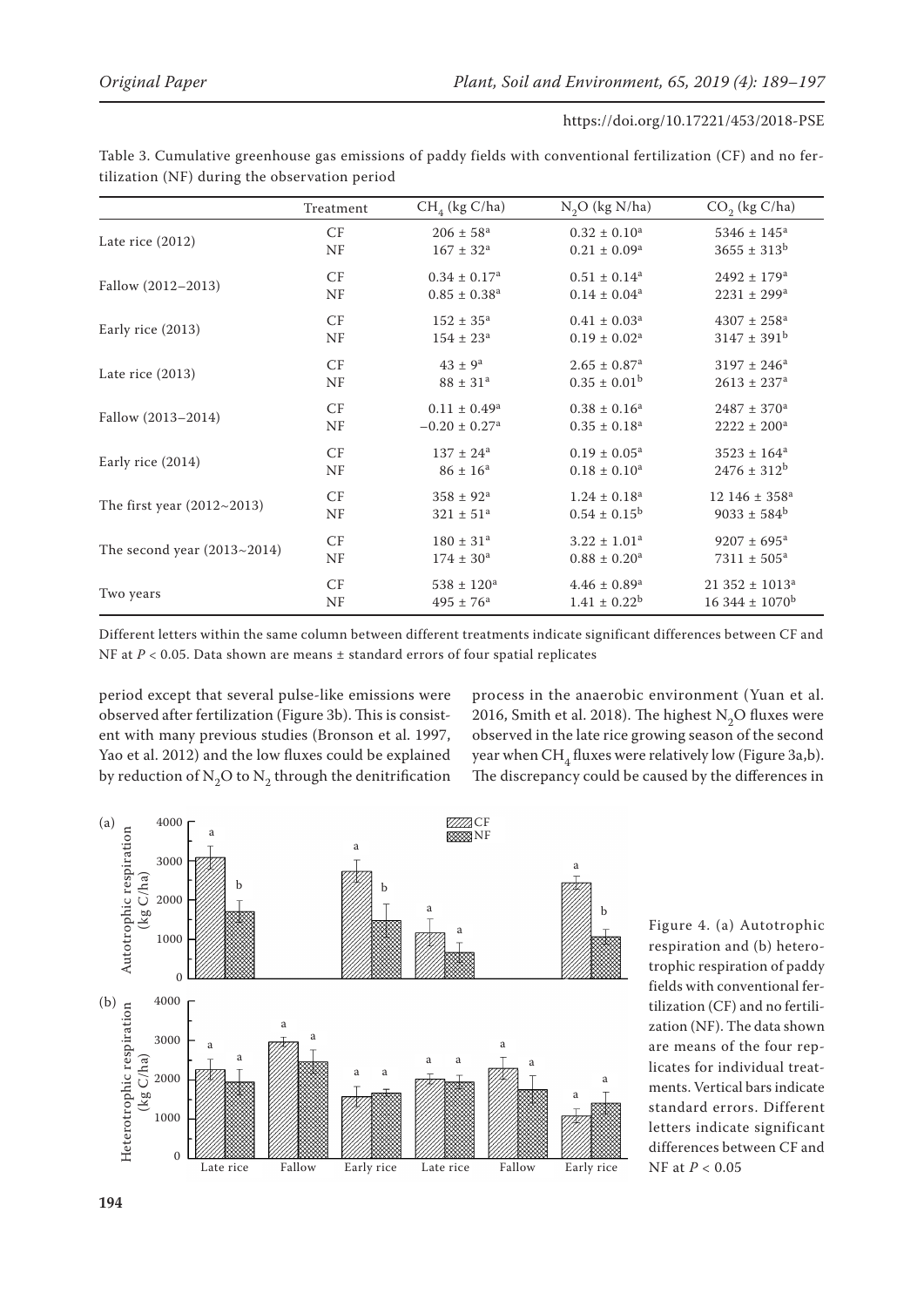| Table 4. The carbon dioxide equivalents of CH,, N,O, CO, and their global warming impact (GWI) and green-        |
|------------------------------------------------------------------------------------------------------------------|
| house gas intensity (GHGI) of paddy fields with conventional fertilization (CF) and no fertilization (NF) during |
| the observation period                                                                                           |
|                                                                                                                  |

|                 | Treatment | Carbon dioxide equivalents<br>(kg $CO_{2eq}/ha$ ) |                             |                                | GWI                            | <b>GHGI</b>                        |
|-----------------|-----------|---------------------------------------------------|-----------------------------|--------------------------------|--------------------------------|------------------------------------|
|                 |           | $CH_{4}$                                          | $N_2O$                      | CO <sub>2</sub>                | (kg $CO_{2eq}/ha$ )            | (kg $CO_{2 \text{ eq}}$ /kg yield) |
| The first year  | CF        | 11 946 ± 3059 <sup>a</sup>                        | $580 \pm 84$ <sup>a</sup>   | 44 534 $\pm$ 1314 <sup>a</sup> | 57 061 $\pm$ 3379 <sup>a</sup> | $6.76 \pm 0.78$ <sup>a</sup>       |
| $(2012 - 2013)$ | NF        | $10\,723 \pm 1687$ <sup>a</sup>                   | $251 \pm 69^{\rm b}$        | $33122 \pm 2142$ <sup>b</sup>  | 44 096 $\pm$ 3737 <sup>b</sup> | $5.68 \pm 0.43$ <sup>a</sup>       |
| The second year | CF        | $5989 \pm 1032$ <sup>a</sup>                      | $1507 \pm 475$ <sup>a</sup> | $33\,758 \pm 2547^{\rm a}$     | 41 254 $\pm$ 2413 <sup>a</sup> | $5.03 \pm 0.65^{\circ}$            |
| $(2013 - 2014)$ | NF        | $5806 \pm 989$ <sup>a</sup>                       | $411 \pm 94^a$              | $26806 \pm 1853$ <sup>a</sup>  | 33 023 $\pm$ 2355 <sup>a</sup> | $5.75 \pm 0.19^{\rm a}$            |
| Two years       | CF        | $17936 \pm 4004^a$                                | $2086 \pm 417$ <sup>a</sup> | 78 292 $\pm$ 3714 <sup>a</sup> | 98 314 $\pm$ 4620 <sup>a</sup> | $5.79 \pm 0.35^{\text{a}}$         |
|                 | NF        | $16.529 \pm 2527$ <sup>a</sup>                    | $662 \pm 102^b$             | $59928 \pm 3923^b$             | $77119 \pm 6046^b$             | $5.69 \pm 0.25^{\text{a}}$         |

Different letters within the same column between different treatments indicate significant differences between CF and NF at *P* < 0.05. Data shown are means ± standard errors of four spatial replicates

water flooding and distribution of precipitation. In the late rice growing season of the second year, the precipitation was sparse (Figure 1a) and the duration of flooding was shorter with lower flood water depth (Figure 1b). The less flood water and precipitation might have caused the lower  $\mathrm{CH}_4$  fluxes and the higher  $N<sub>2</sub>O$  fluxes. Water condition has been proved to play an important role in regulating  $CH<sub>4</sub>$  and N<sub>2</sub>O fluxes (Li et al. 2005). Significant  $\text{CH}_4$  emissions could occur when soil is submerged and redox potential stays low. When the flooded layer disappears and the soil becomes aerobic with elevated redox, potential  $N_2O$  emissions could be significant (Hou et al. 2000). Previous studies also found that paddies may have lower  $\mathrm{CH}_4$  emissions (Berger et al. 2013) while  $N<sub>2</sub>O$  emissions would be pronounced when aerobic environments were formed (Kudo et al. 2014).

 $CO<sub>2</sub>$  fluxes were lower in the winter fallow than in rice growing seasons (Figure 3c).  $CO<sub>2</sub>$  fluxes included autotrophic respiration and heterotrophic respiration. However, autotrophic respiration was generally zero in the winter fallow since there was no vegetation growing. Another possible reason is temperature, which is one of the most important factors affecting soil respiration (Smith et al. 2018). The low temperature could partially explain the small  $CO<sub>2</sub>$  fluxes in winter.  $CO<sub>2</sub>$ fluxes were lower in the second year than the first year (Figures 3c and 4a,b). Temperature and plant biomass were good proxies for variations in both autotrophic and heterotrophic capacity for respiration (Flanagan and Johnson 2005, Smith et al. 2018). However, in the present study, both of them did not differ interannually (Figure 1a) and could not be the reason for the interannual variability of  $\mathrm{CO}_2^{}$  fluxes. Soil moisture was another

important environmental factor that controlled seasonal and interannual variation in  $CO<sub>2</sub>$  fluxes besides temperature (Flanagan and Johnson 2005). In the present study, the precipitation and flood water of the second year were both less than the first year, and this might have caused the difference in  $\mathrm{CO}_2$  fluxes between the two years. Ecosystem respiration is controlled by the complex interaction of environmental and biotic factors (Han et al. 2007). Further study needs to be conducted to identify all of the other factors.

Effects of fertilization on  $\text{CH}_4$ , N<sub>2</sub>O and CO<sub>2</sub> fluxes. The application of fertilizer did not significantly affect  $CH<sub>4</sub>$  fluxes (Table 3) and this is in line with previous studies (Dan et al. 2001) although other studies also found that the application of fertilizers would either promote (Liu and Greaver 2009) or decrease (Yao et al. 2012) CH<sub>4</sub> emissions in paddy fields. The effects of N fertilization on  $\text{CH}_4$  production, oxidation and transport are complex, involving many biochemical processes (Schimel 2000). N fertilization promotes plant growth and provides more substrates for  $CH_4$  production, but this will also relieve the methanotrophs and promote  $CH<sub>4</sub>$  oxidation in the intermittent flooded paddy fields, especially in the drainage period (Banger et al. 2012). Dan et al. (2001) found that N fertilization stimulated both  $CH_4$  production and  $CH_4$  oxidation and resulted in no significant effect on  $\mathrm{CH}_4$  emissions.

Our findings are in line with many other studies that fertilization would promote  $N<sub>2</sub>O$  emission (Millar et al. 2010), and this might be caused by applying substrate for nitrification and denitrification (Azam et al. 2002, Yao et al. 2012). However, a significant promotion effect of fertilization on  $N_2O$  emissions was found only in the late rice growing season of the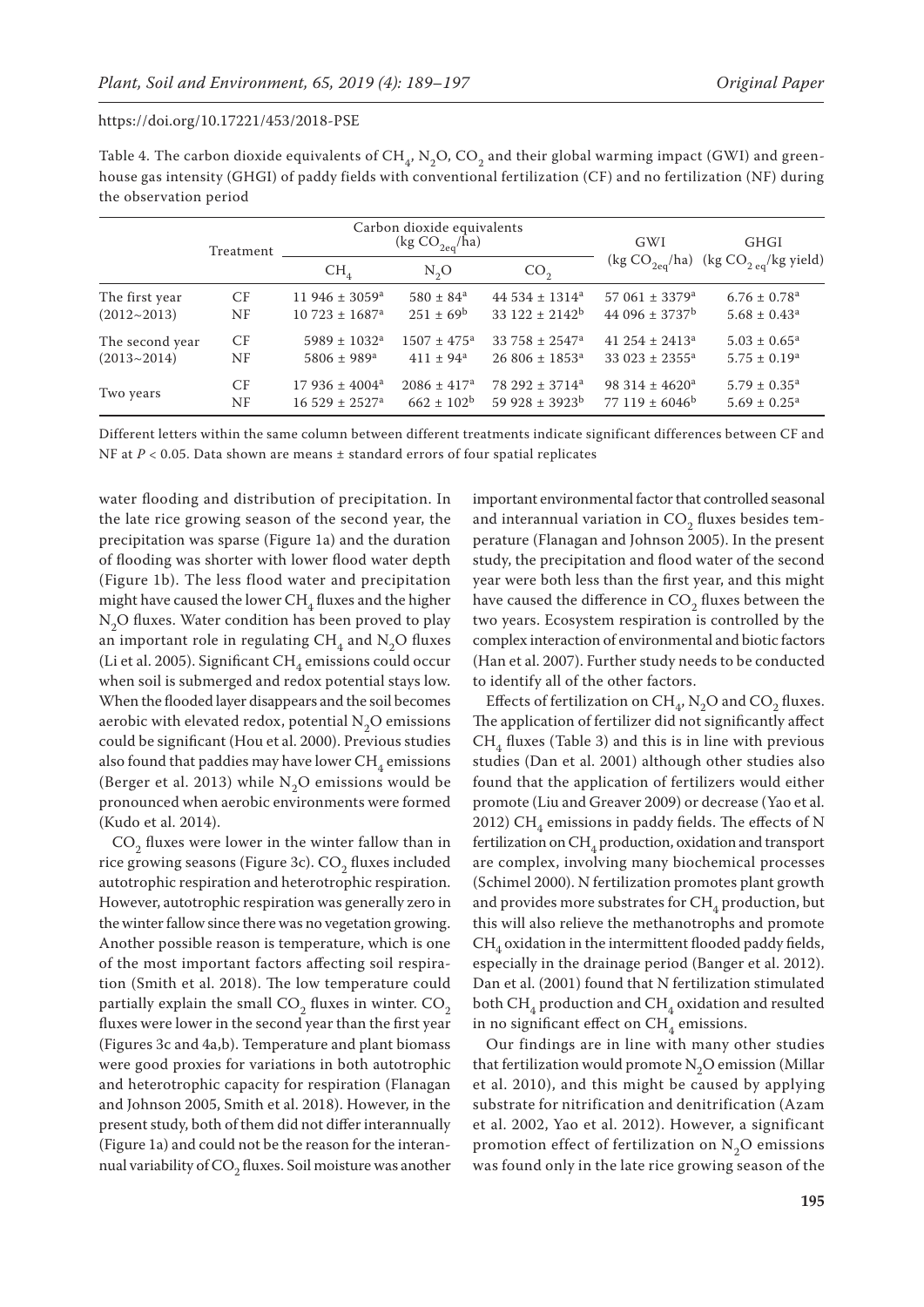second year with less flood water and precipitation. Soil might have a chance to be aerobic when the paddy fields were logged with lower water depth for shorter periods. As it was well known that  $N_2O$  could be reduced to  $N<sub>2</sub>$  through the denitrification process in the anaerobic environment in many previous studies (Bronson et al. 1997, Yao et al. 2012, Smith et al. 2018), this study speculated that most of the nitrogen fertilizer might have been transformed to  $N<sub>2</sub>$  by denitrification in the other three growing seasons as the fields were flooded (Hayatsu et al. 2008). This result suggests that water condition associated with fertilizer application, plays an important role in regulating  $N_2O$  fluxes in paddy fields.

As for  $CO<sub>2</sub>$  emitted by ecosystem respiration, fertilization showed a significant promotion effect through promoting autotrophic respiration other than heterotrophic respiration (Figure 4). This indicated that fertilization affected ecosystem respiration through promoting crop growth. Although the biomass of the fertilized treatment was not significantly higher in the first year, the root activity and respiration may have been promoted. A study by Xu and Wan (2008) also found that soil respiration was greater in the fertilized plots than in the unfertilized plots and this was attributable to stimulated plant growth, root activity and respiration. It should be noted that both phosphate and potash were also applied into the paddy fields, but their effects on greenhouse gas fluxes were not examined in the present study.

Effects of fertilization on rice biomass, yields and the integrated greenhouse effects of  $CH<sub>4</sub>$ , N<sub>2</sub>O and CO<sub>2</sub>. Fertilization significantly increased rice yields of the second year but not those of the first year (Figure 2b). It was noticed that all the fields had been fertilized for years before the experiment was conducted. Previous studies found that most of the intensive agricultural production in China was over-fertilized (Vitousek et al. 2009). The strong retention of external nitrogen inputs could remain available for the subsequent crops (Ju et al. 2009). The retention of nitrogen might have maintained the high rice yields for NF in the first year. This indicates that it is feasible to reduce nitrogen application rates in the excessive nitrogen fertilization agro-ecosystem without sacrificing crop yield.

To assess the combined climatic impacts from the three greenhouse gases as affected by fertilization, the carbon dioxide equivalents of  $CH<sub>a</sub>$ , N<sub>2</sub>O and CO<sub>2</sub> were calculated. It was found that fertilization increased the area-scaled global warming impact but did not change the yield-scaled global warming impact (Table 4). This

is because fertilization promoted greenhouse gas emissions and increased crop yields, simultaneously. Other factors affecting the environment, such as mineral nitrogen leaching and ammonia volatilization (Griggs et al. 2007, Zhao et al. 2009) should be included in the further research to provide a more comprehensive evaluation of fertilization in paddy fields.

Both  $N_2O$  and  $CO_2$  emissions were significantly promoted by the application of fertilizer, while  $CH<sub>4</sub>$ had no difference between treatments with and without fertilization in a paddy field in southern China. Fertilization increased  $CO<sub>2</sub>$  fluxes by promoting the autotrophic respiration instead of heterotrophic respiration. Fertilization increased the area-scaled global warming impact of  $CH<sub>a</sub>$ , N<sub>2</sub>O and CO<sub>2</sub> in the two years of observation period while the yield-scaled global warming impact did not differ significantly with fertilization. For NF, stopping fertilizer use did not reduce rice yields immediately in the first year as the retention of external nitrogen inputs in the previous growing seasons might have maintained the rice yields. An appropriate amount of nitrogen fertilization should be an effective way to maintain crop yields without increasing environmental impact.

# **REFERENCES**

- Abalos D., Sanchez-Martin L., Garcia-Torres L., van Groenigen J.W., Vallejo A. (2014): Management of irrigation frequency and nitrogen fertilization to mitigate GHG and NO emissions from drip-fertigated crops. Science of The Total Environment, 490: 880–888.
- Azam F., Müller C., Weiske A., Benckiser G., Ottow J.C.G. (2002): Nitrification and denitrification as sources of atmospheric nitrous oxide – Role of oxidizable carbon and applied nitrogen. Biology and Fertility of Soils, 35: 54–61.
- Bronson K.F., Neue H.U., Singh U., Abao E.B.Jr. (1997): Automated chamber measurements of methane and nitrous oxide flux in a flooded rice soil: I. Residue, nitrogen, and water management. Soil Science Society of America Journal, 61: 981–987.
- Banger K., Tian H.Q., Lu C.Q. (2012): Do nitrogen fertilizers stimulate or inhibit methane emissions from rice fields? Global Change Biology, 18: 3259–3267.
- Berger S., Jang I., Seo J., Kang H., Gebauer G. (2013): A record of N<sub>2</sub>O and CH<sub>4</sub> emissions and underlying soil processes of Korean rice paddies as affected by different water management practices. Biogeochemistry, 115: 317–332.
- Dan J.G., Krüger M., Frenzel P., Conrad R. (2001): Effect of a late season urea fertilization on methane emission from a rice field in Italy. Agriculture, Ecosystems and Environment, 83: 191–199.
- Flanagan L.B., Johnson B.G. (2005): Interacting effects of temperature, soil moisture and plant biomass production on ecosystem respiration in a northern temperate grassland. Agricultural and Forest Meteorology, 130: 237–253.